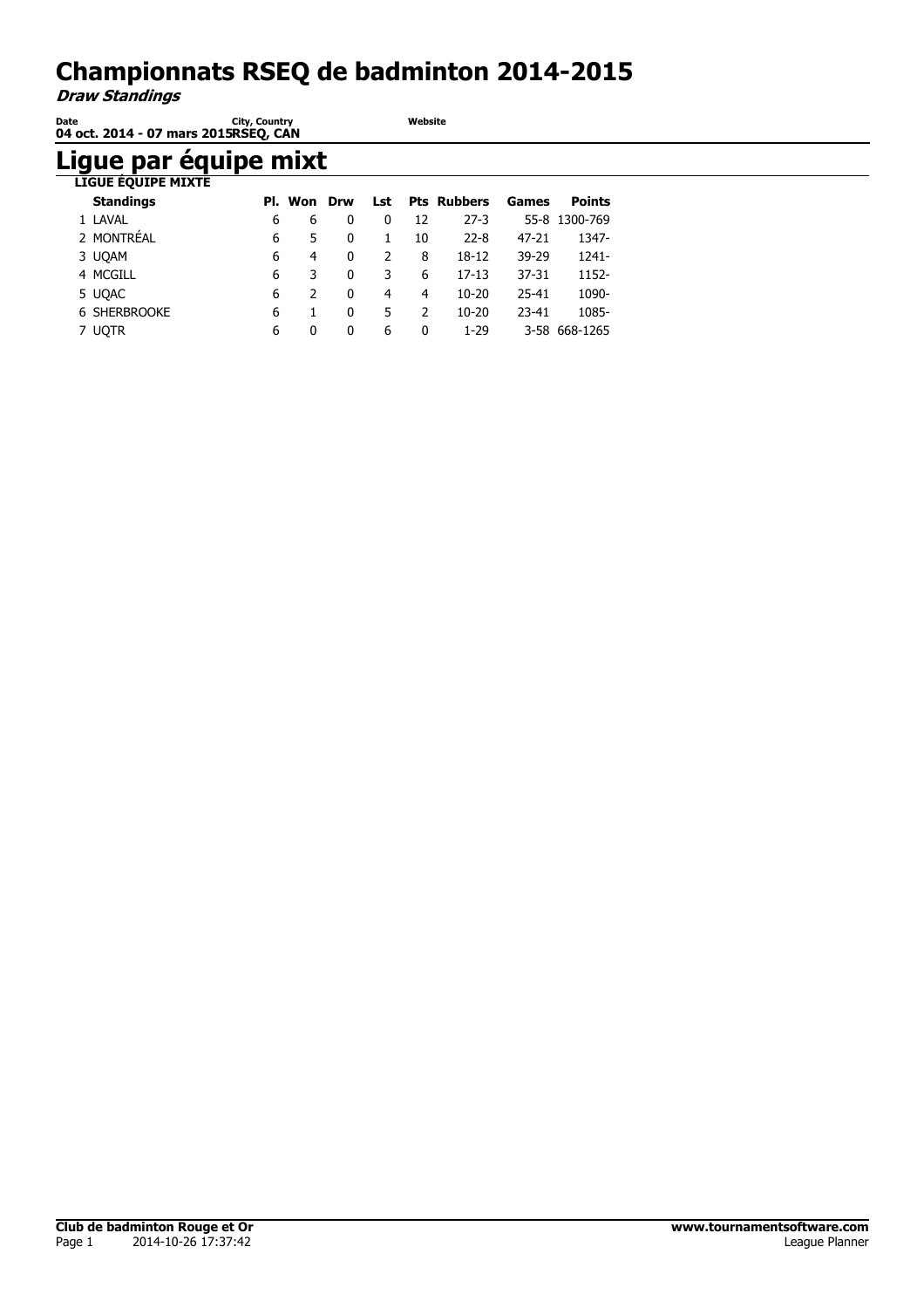# **Championnats RSEQ de badminton 2014-2015**

**Draw Standings**

| Date | <b>City, Country</b>                 | Website |
|------|--------------------------------------|---------|
|      | 04 oct. 2014 - 07 mars 2015RSEO, CAN |         |

#### **Ligue par équipe masculine**

| Ligue par équipe masculine |   |               |   |     |    |                    |           |               |
|----------------------------|---|---------------|---|-----|----|--------------------|-----------|---------------|
| <b>Standings</b>           |   | Pl. Won Drw   |   | Lst |    | <b>Pts Rubbers</b> | Games     | <b>Points</b> |
| 1 LAVAL                    |   |               | 0 | 0   | 14 | $32 - 3$           | 64-9      | 1501-         |
| 2 MONTRÉAL                 |   | 6             | 0 | 1   | 12 | $25 - 10$          | $52 - 25$ | 1517-         |
| 3 MCGILL                   |   | 5.            | 0 | 2   | 10 | $24 - 11$          | $47 - 28$ | 1414-         |
| 4 UQAM                     | 7 | 4             | 0 | 3   | 8  | $22 - 13$          | 47-31     | $1511 -$      |
| 5 SHERBROOKE               |   | $\mathcal{P}$ | 0 | 5.  | 4  | $13 - 22$          | $30 - 46$ | 1286-         |
| 6 ETS                      |   | $\mathcal{P}$ | 0 | 5   | 4  | $12 - 23$          | 27-48     | 1235-         |
| 7 UQAC                     |   | 2             | 0 | 5   | 4  | 12-23              | $26 - 50$ | 1201-         |
| 8 UOTR                     | 7 | 0             | 0 | 7   | 0  | $0 - 35$           |           | 0-56 568-1177 |
|                            |   |               |   |     |    |                    |           |               |